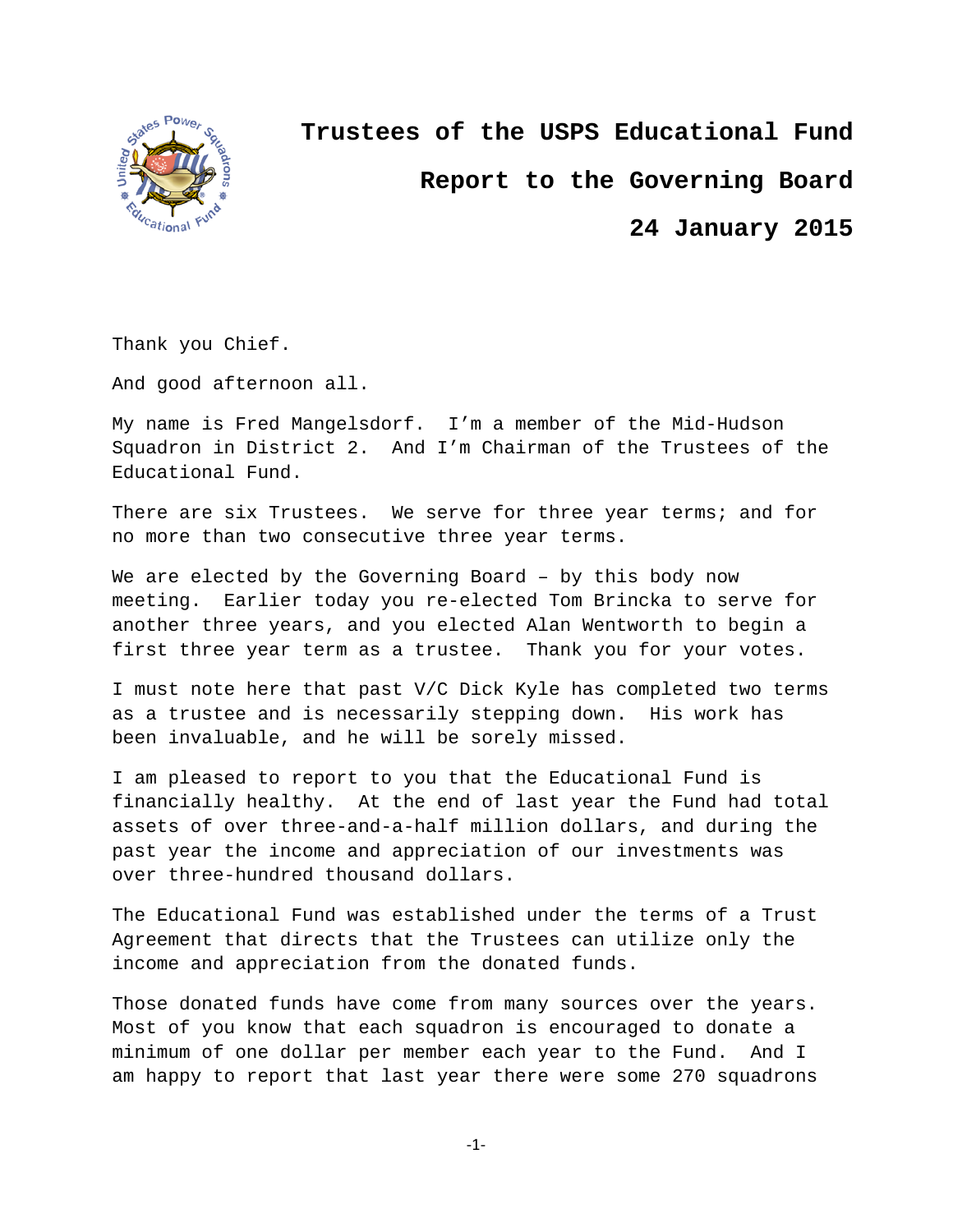that did just that. By doing so, those squadrons earned a place on the Educational Fund Honor Roll for 2014.

Commanders, if your squadron is an Honor Roll Squadron, let me say Thank You. If your squadron was not an honor Roll squadron last year, I hope that this year it will be.

If all the squadrons in a district are Honor Roll Squadrons, then the district becomes an Honor Roll District. And last night at the Awards Banquet we honored seven districts for being Honor Roll Districts in 2014.

It pains me a little bit to say this, but there were four districts in which all but one squadron were Honor Roll Squadrons. Those districts were ohh-so-close to being Honor Roll Districts. District Commanders, if you want your district to be an Honor Roll District in 2015, talk to me or one of our other trustees. We'll do everything we can to help you get there.

Other donations to the Educational Fund come from bequests, outright gifts, and memorial gifts. There were some 200 such gifts last year.

Some squadrons and individual members memorialize the life of a friend and fellow squadron member by making a donation to the Educational Fund in memory of the friend. If you are considering a philanthropic gift in memory of a departed squadron member, keep in mind that a gift to the Educational Fund will help to support the educational programs of USPS on an ongoing basis.

The total amount of gifts and honor roll contributions to the Educational Fund in 2014 was about \$60,000. Thank you for your generosity.

I would note that the Educational Fund is a  $501(c)3$ organization, and gifts are deductible on your income tax return.

The monies donated to the Educational Fund are put to good use. Over the years, more than two-hundred grants have been made by the Educational Fund, ranging in size from a few hundred dollars to as much as \$100,000.